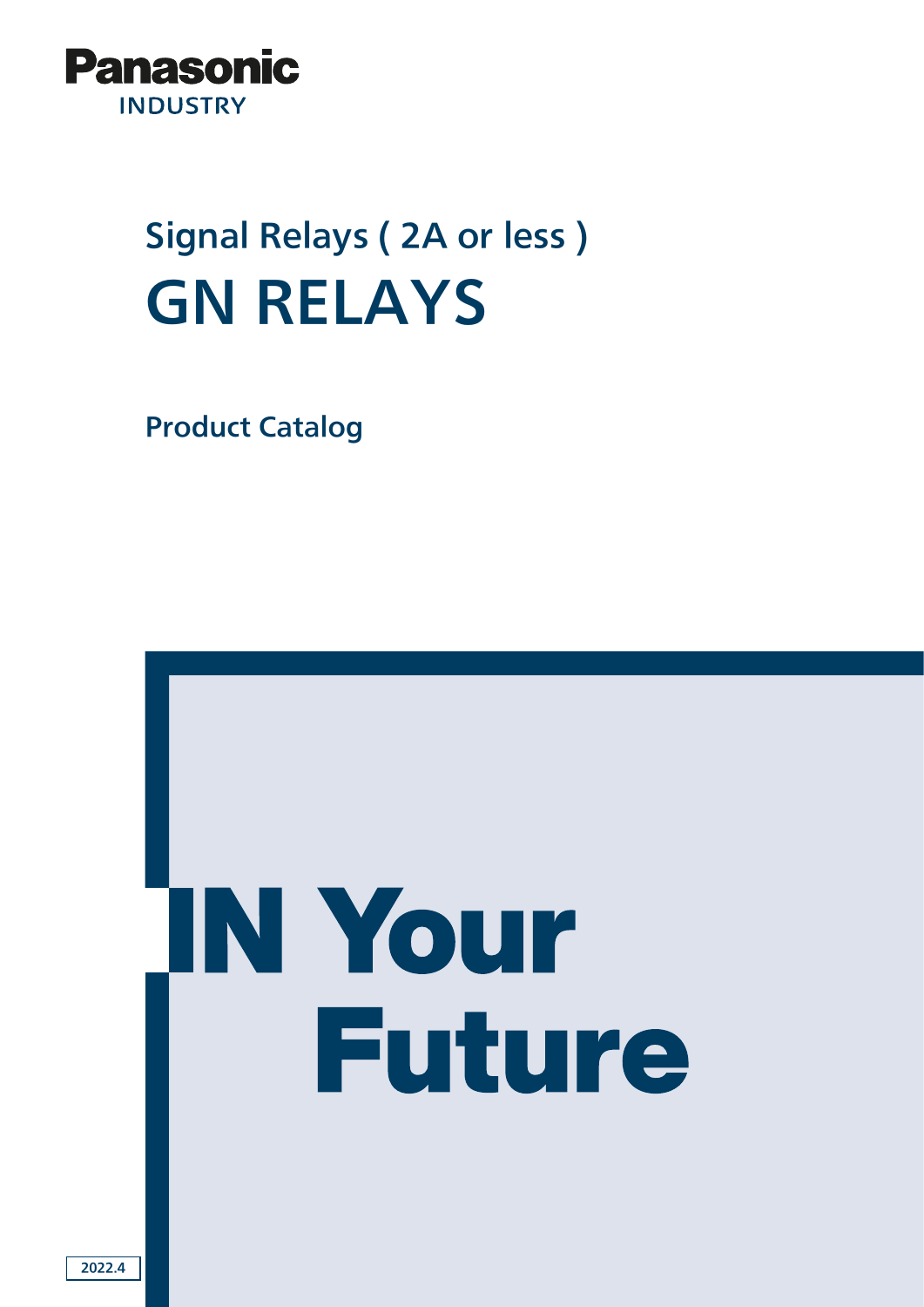### **Signal Relays (2A or less)**

# **GN RELAYS**

## **High sensitivity, 100 mW operating power, 2 Form C, 1A, compact size and slim relays**





\*1: The "W" and "Y" at the end of the part number only appears on the inner and outer packing.<br>t lt does not appear on the relay itself.<br>\*2: Please inquire if you require a relay, between 1.5 and 24 V DC, with a voltage no

#### **TYPES**

#### **PC** board terminal

#### **O**Tube packing

| Contact     | Rated coil |                    | Part No.        |                                      |                            | Standard packing |  |
|-------------|------------|--------------------|-----------------|--------------------------------------|----------------------------|------------------|--|
| arrangement | voltage    | Single side stable | l coil latching | High sensitive<br>single side stable | Carton<br>(1 Tube packing) | Outer<br>carton  |  |
|             | $1.5$ V DC | AGN2001H           | AGN2101H        | AGN2601H                             |                            | $1,000$ pcs.     |  |
|             | 3 V DC     | AGN20003           | AGN21003        | AGN26003                             | 50 pcs.                    |                  |  |
|             | 4.5 V DC   | AGN2004H           | AGN2104H        | AGN2604H                             |                            |                  |  |
| 2 Form C    | 6 V DC     | AGN20006           | AGN21006        | AGN26006                             |                            |                  |  |
|             | 9 V DC     | AGN20009           | AGN21009        | AGN26009                             |                            |                  |  |
|             | 12 V DC    | AGN20012           | AGN21012        | AGN26012                             |                            |                  |  |
|             | 24 V DC    | AGN20024           | AGN21024        | AGN26024                             |                            |                  |  |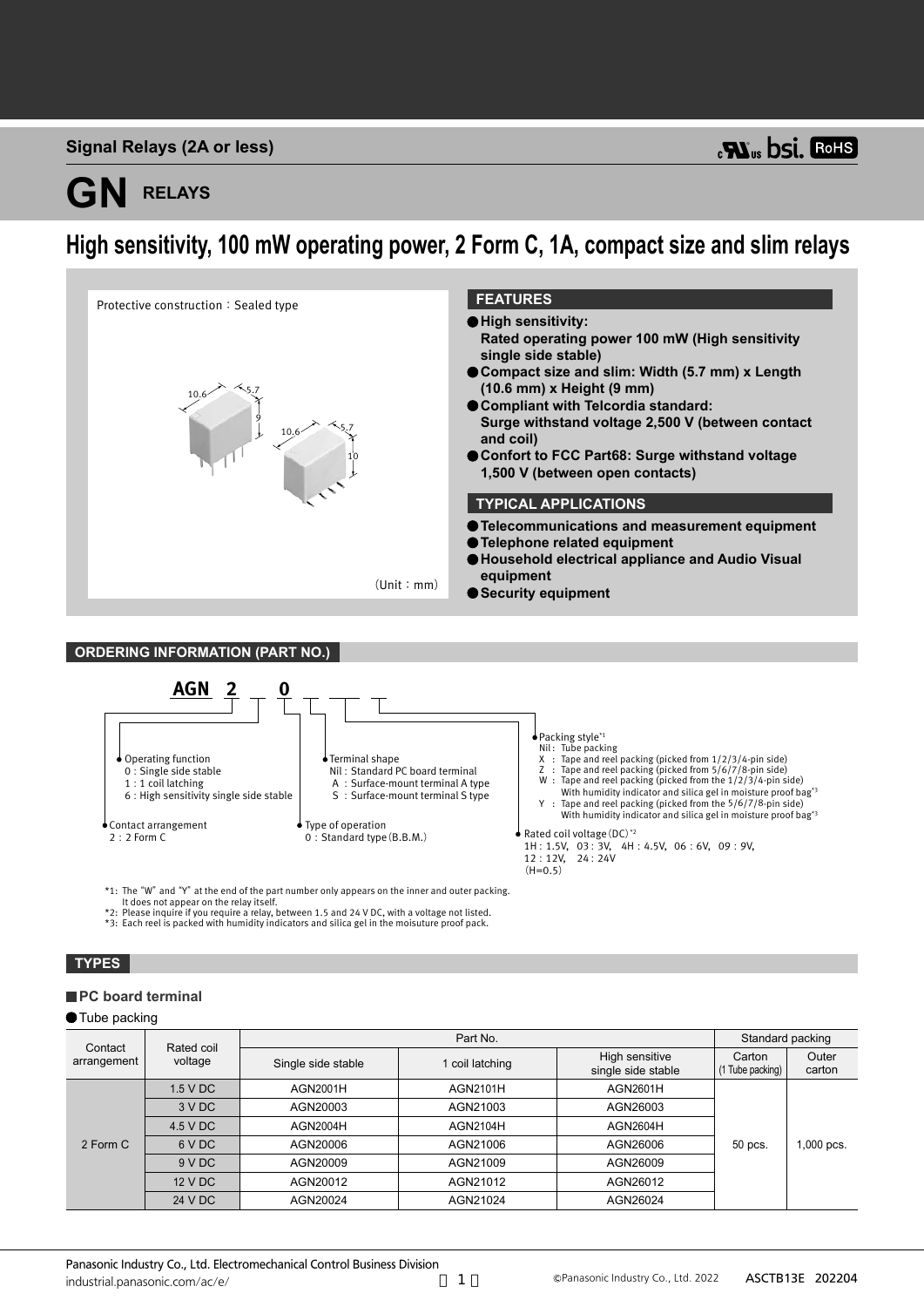#### **Surface-mount terminal**

#### **O**Tube packing

| Contact     | Rated coil              | Part No.           |               |                                      |                         | Standard packing |  |
|-------------|-------------------------|--------------------|---------------|--------------------------------------|-------------------------|------------------|--|
| arrangement | voltage                 | Single side stable | coil latching | High sensitive<br>single side stable | Carton<br>Tube packing) | Outer<br>carton  |  |
|             | $1.5$ V DC<br>AGN200*1H | AGN210*1H          | AGN260*1H     |                                      |                         |                  |  |
|             | 3 V DC                  | AGN200*03          | AGN210*03     | AGN260*03                            | 50 pcs.                 | $1,000$ pcs.     |  |
|             | 4.5 V DC                | AGN200*4H          | AGN210*4H     | AGN260*4H                            |                         |                  |  |
| 2 Form C    | 6 V DC                  | AGN200*06          | AGN210*06     | AGN260*06                            |                         |                  |  |
|             | 9 V DC                  | AGN200*09          | AGN210*09     | AGN260*09                            |                         |                  |  |
|             | 12 V DC                 | AGN200*12          | AGN210*12     | AGN260*12                            |                         |                  |  |
|             | 24 V DC                 | AGN200*24          | AGN210*24     | AGN260*24                            |                         |                  |  |

Note : "\*" : For each surface-mount terminal identitication, input the following letter. A type : A, S type : S.

#### ● Tape and reel packing: Z

| Contact     | Rated coil    | Part No.           |                 |                                      | Standard packing        |                 |
|-------------|---------------|--------------------|-----------------|--------------------------------------|-------------------------|-----------------|
| arrangement | voltage       | Single side stable | 1 coil latching | High sensitive<br>single side stable | Carton<br>$(1$ Reel $)$ | Outer<br>carton |
|             | $1.5$ V DC    | AGN200*1HZ         | AGN210*1HZ      | AGN260*1HZ                           | 500 pcs.                | $1,000$ pcs.    |
|             | 3 VDC         | AGN200*03Z         | AGN210*03Z      | AGN260*03Z                           |                         |                 |
|             | 4.5 V DC      | AGN200*4HZ         | AGN210*4HZ      | AGN260*4HZ                           |                         |                 |
| 2 Form C    | 6 V DC        | AGN200*06Z         | AGN210*06Z      | AGN260*06Z                           |                         |                 |
|             | 9 V DC        | AGN200*09Z         | AGN210*09Z      | AGN260*09Z                           |                         |                 |
|             | 12 V DC       | AGN200*12Z         | AGN210*12Z      | AGN260*12Z                           |                         |                 |
|             | <b>24V DC</b> | AGN200*24Z         | AGN210*24Z      | AGN260*24Z                           |                         |                 |

Notes : 1. "\*" : For each surface-mount terminal identitication, input the following letter. A type : A, S type : S. 2. For taping packaging X, W, and Y, change "Z" at the end of the part number to "X", "W", and "Y".

#### **RATING**

#### **Coil data**

- Operating characteristics such as "Operate voltage" and "Release voltage" are influenced by mounting conditions or ambient temperature, etc.
- Therefore, please use the relay within ±5% of rated coil voltage.
- "Initial" means the condition of products at the time of delivery.

#### Single side stable

| Rated coil<br>voltage | Operate voltage*<br>$(at 20^{\circ}C)$ | Release voltage*<br>(at $20^{\circ}$ C) | Rated operating<br>current<br>$(\pm 10\% , \text{ at } 20^{\circ} \text{C})$ | Coil resistance<br>$(\pm 10\%, \text{ at } 20^{\circ}\text{C})$ | Rated operating<br>power | Max. allowable<br>voltage<br>(at $20^{\circ}$ C) |
|-----------------------|----------------------------------------|-----------------------------------------|------------------------------------------------------------------------------|-----------------------------------------------------------------|--------------------------|--------------------------------------------------|
| 1.5 V DC              |                                        |                                         | 93.8 mA                                                                      | 16 Ω                                                            |                          |                                                  |
| 3 V DC                |                                        |                                         | 46.7 mA                                                                      | 64.2 $\Omega$                                                   |                          |                                                  |
| 4.5 V DC              |                                        |                                         | 31 mA                                                                        | 145 $\Omega$                                                    | 140 mW                   | 150% V of                                        |
| 6 V DC                | Max. 75% V of<br>rated coil voltage    | Min. 10% V of<br>rated coil voltage     | $23.3 \text{ mA}$                                                            | $257 \Omega$                                                    |                          | rated coil voltage                               |
| 9VDC                  | (Initial)                              | (Initial)                               | 15.5 mA                                                                      | 579 $\Omega$                                                    |                          |                                                  |
| 12 V DC               |                                        |                                         | $11.7 \text{ mA}$                                                            | 1.028 $\Omega$                                                  |                          |                                                  |
| 24 V DC               |                                        |                                         | $9.6 \text{ mA}$                                                             | $2.504$ $\Omega$                                                | 230 mW                   | 120% V of<br>rated coil voltage                  |

\*square, pulse drive (JIS C 5442)

#### $•1$  coil latching

| Rated coil<br>voltage | Set voltage*<br>$(at 20^{\circ}C)$ | Reset voltage*<br>$(at 20^{\circ}C)$ | Rated operating<br>current<br>$(\pm 10\% , \text{ at } 20^{\circ} \text{C})$ | Coil resistance<br>$(\pm 10\%, \text{ at } 20^{\circ}\text{C})$ | Rated operating<br>power | Max. allowable<br>voltage<br>(at $20^{\circ}$ C) |
|-----------------------|------------------------------------|--------------------------------------|------------------------------------------------------------------------------|-----------------------------------------------------------------|--------------------------|--------------------------------------------------|
| 1.5 V DC              |                                    |                                      | 66.7 mA                                                                      | $22.5 \Omega$                                                   |                          |                                                  |
| 3 V DC                |                                    |                                      | $33.3 \text{ mA}$                                                            | 90 $\Omega$                                                     | 100 mW                   | 150% V of<br>rated coil voltage                  |
| 4.5 V DC              | Max. 75% V of                      | Max. 75% V of<br>rated coil voltage  | $22.2 \text{ mA}$                                                            | $202.5 \Omega$                                                  |                          |                                                  |
| 6 V DC                | rated coil voltage                 |                                      | $16.7 \text{ mA}$                                                            | $360 \Omega$                                                    |                          |                                                  |
| 9 V DC                | (Initial)<br>(Initial)             | $11.1 \text{ mA}$                    | $810 \Omega$                                                                 |                                                                 |                          |                                                  |
| 12 V DC               |                                    |                                      | 8.3 mA                                                                       | 1.440 $\Omega$                                                  |                          |                                                  |
| 24 V DC               |                                    |                                      | $5 \text{ mA}$                                                               | $4.800 \Omega$                                                  | 120 mW                   |                                                  |

\*square, pulse drive (JIS C 5442)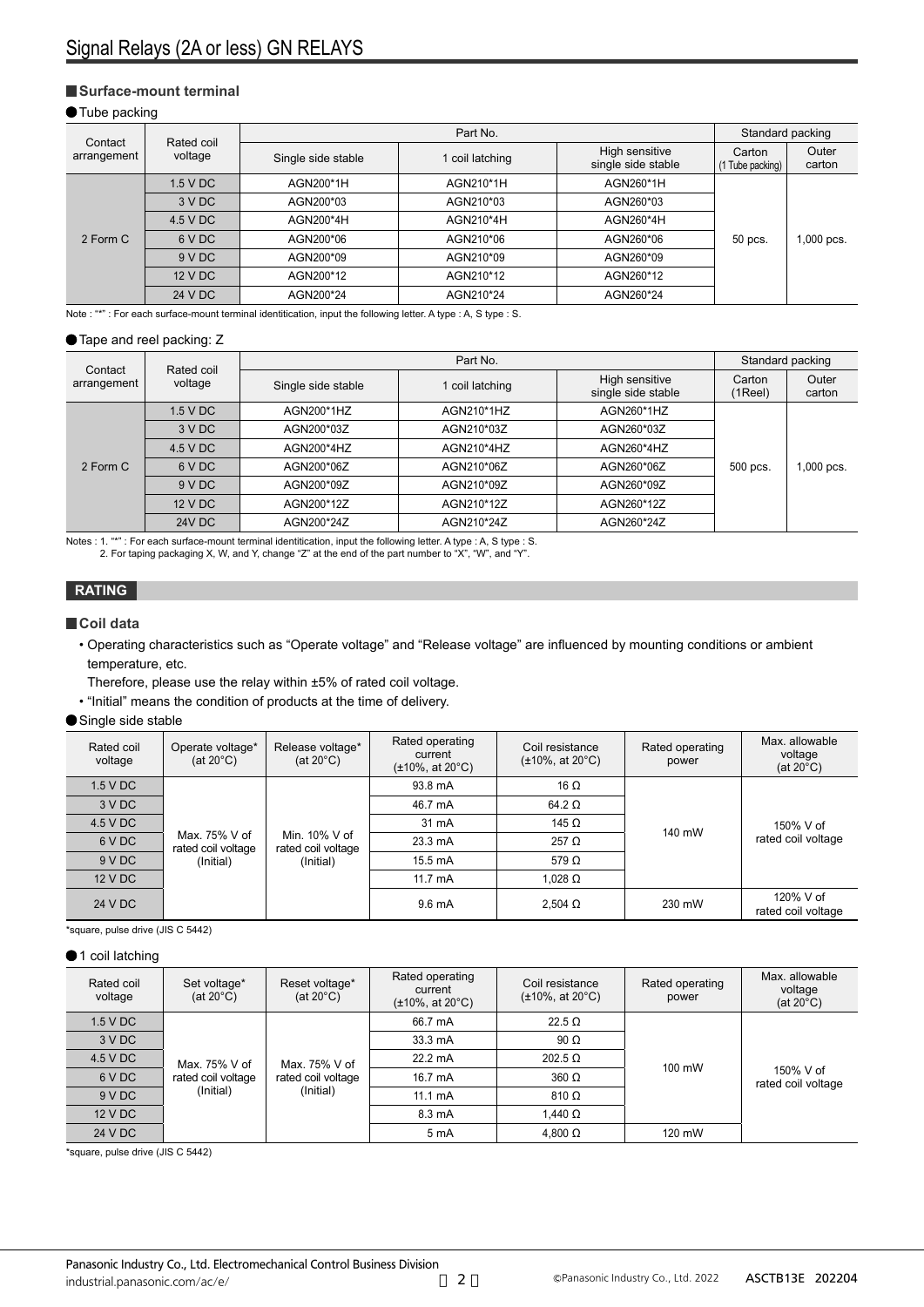#### High sensitive single side stable

| Rated coil<br>voltage | Operate voltage*<br>$(at 20^{\circ}C)$ | Release voltage*<br>(at $20^{\circ}$ C) | Rated operating<br>current<br>$(\pm 10\% , \text{ at } 20^{\circ} \text{C})$ | Coil resistance<br>$(\pm 10\%, \text{ at } 20^{\circ}\text{C})$ | Rated operating<br>power | Max. allowable<br>voltage<br>(at $20^{\circ}$ C) |
|-----------------------|----------------------------------------|-----------------------------------------|------------------------------------------------------------------------------|-----------------------------------------------------------------|--------------------------|--------------------------------------------------|
| 1.5 V DC              |                                        |                                         | 66.7 mA                                                                      | 22.5 $\Omega$                                                   |                          |                                                  |
| 3 V DC                |                                        |                                         | $33.3 \text{ mA}$                                                            | 90 $\Omega$                                                     |                          |                                                  |
| 4.5 V DC              |                                        |                                         |                                                                              | $22.2 \text{ mA}$                                               | $202.5 \Omega$           | $100 \text{ mW}$                                 |
| 6 V DC                | Max, 80% V of<br>rated coil voltage    | Min. 10% V of<br>rated coil voltage     | 16.7 mA                                                                      | $360 \Omega$                                                    |                          | rated coil voltage                               |
| 9 V DC                | (Initial)                              | (Initial)                               | $11.1 \text{ mA}$                                                            | $810 \Omega$                                                    |                          |                                                  |
| 12 V DC               |                                        |                                         | 8.3 mA                                                                       | 1.440 $\Omega$                                                  |                          |                                                  |
| 24 V DC               |                                        |                                         | 5 <sub>m</sub> A                                                             | $4.800 \Omega$                                                  | 120 mW                   | 120% V of<br>rated coil voltage                  |

\*square, pulse drive (JIS C 5442)

#### **Specifications**

|                                                                | Item                                       | Specifications                                                                                                                                                                                                                                                              |  |  |
|----------------------------------------------------------------|--------------------------------------------|-----------------------------------------------------------------------------------------------------------------------------------------------------------------------------------------------------------------------------------------------------------------------------|--|--|
|                                                                | Contact arrangement                        | 2 Form C                                                                                                                                                                                                                                                                    |  |  |
|                                                                | Contact resistance<br>(initial)            | Max. 100 m $\Omega$ (by voltage drop 6 V DC 1 A)                                                                                                                                                                                                                            |  |  |
|                                                                | Contact material                           | AgPd + Au-clad (Stationary contact), AgPd (Movable contact)                                                                                                                                                                                                                 |  |  |
| Contact data                                                   | Contact rating<br>(resistive)              | 1 A 30 V DC, 0.3 A 125 V AC                                                                                                                                                                                                                                                 |  |  |
|                                                                | Max. switching power<br>(resistive)        | 30 W (DC), 37.5 VA (AC)                                                                                                                                                                                                                                                     |  |  |
|                                                                | Max. switching voltage                     | 110 V DC, 125 V AC                                                                                                                                                                                                                                                          |  |  |
|                                                                | Max. switching current                     | $1A(DC)$ , $1A(AC)$                                                                                                                                                                                                                                                         |  |  |
|                                                                | Min. switching load<br>(reference value)*1 | 10 µA 10 mV DC                                                                                                                                                                                                                                                              |  |  |
| Insulation resistance (initial)                                |                                            | Min. 1,000 M $\Omega$ (at 500 V DC, Measured portion is the same as the case of dielectric strength.)                                                                                                                                                                       |  |  |
|                                                                | Between open contacts                      | 750 Vrms for 1 min (detection current: 10 mA)                                                                                                                                                                                                                               |  |  |
| <b>Dielectric</b><br>strength (initial)                        | Between contact and<br>coil                | 1,500 Vrms for 1 min (detection current: 10 mA)                                                                                                                                                                                                                             |  |  |
|                                                                | Between contact sets                       | 1,000 Vrms for 1 min (detection current: 10 mA)                                                                                                                                                                                                                             |  |  |
| Between open contacts<br>Surge                                 |                                            | 1,500 V 10 × 160 µs                                                                                                                                                                                                                                                         |  |  |
| withstand<br>voltage (initial)                                 | Between contact and<br>coil                | $2,500 \text{ V } 2 \times 10 \text{ }\mu\text{s}$                                                                                                                                                                                                                          |  |  |
| Time<br>characteristics                                        | Operate (Set) time                         | Max. 4 ms at rated coil voltage (at 20°C, without bounce)<br>[Max. 4 ms (at 20°C, without bounce)]                                                                                                                                                                          |  |  |
| (initial)                                                      | Release (Reset) time                       | Max. 4 ms at rated coil voltage (at 20°C, without bounce, without diode)<br>[Max. 4 ms (at 20°C, without bounce)]                                                                                                                                                           |  |  |
| Shock                                                          | Functional                                 | 750 m/s <sup>2</sup> (half-sine shock pulse: 6 ms, detection time: 10 $\mu$ s)                                                                                                                                                                                              |  |  |
| resistance                                                     | <b>Destructive</b>                         | 1,000 m/s <sup>2</sup> (half-sine shock pulse: 6 ms)                                                                                                                                                                                                                        |  |  |
| Vibration                                                      | Functional                                 | 10 to 55 Hz (at double amplitude of: 3.3 mm, detection time: 10 µs)                                                                                                                                                                                                         |  |  |
| resistance                                                     | <b>Destructive</b>                         | 10 to 55 Hz (at double amplitude of: 5 mm)                                                                                                                                                                                                                                  |  |  |
| <b>Expected life</b>                                           | <b>Mechanical life</b>                     | Min. 50 x 10 <sup>6</sup> ope. (Switching frequency: at 180 times/min)                                                                                                                                                                                                      |  |  |
| Conditions for usage,<br>Conditions<br>transport and storage*2 |                                            | Ambient temperature:<br>$-40$ to +85°C (Single side stable, 1 coil latching), $-40$ to +70°C (High sensitive single side stable)<br>(Allowable temperature is from -40 to +70°C at our standard packing condition.)<br>Humidity: 5 to 85% RH (Avoid icing and condensation) |  |  |
| Unit weight                                                    |                                            | Approx. 1 g                                                                                                                                                                                                                                                                 |  |  |

Note: For AC load, please inquire our sales representative for details.<br>\*1. This value is a rough indication of the lower limit at which switching is possible at micro load level.<br>This value can change due to the switching \*2. For ambient temperature, please refer to the "GUIDELINES FOR RELAY USAGE".

#### **Electrical life**

Conditions: resistance load, switching frequency at 20 times / minute.

| Type     | Switching capacity | Number of operations        |
|----------|--------------------|-----------------------------|
|          | A 30 V DC          | Min. $100 \times 10^3$ ope. |
| 2 Form C | 0.3 A 125 V AC     | Min. $100 \times 10^3$ ope. |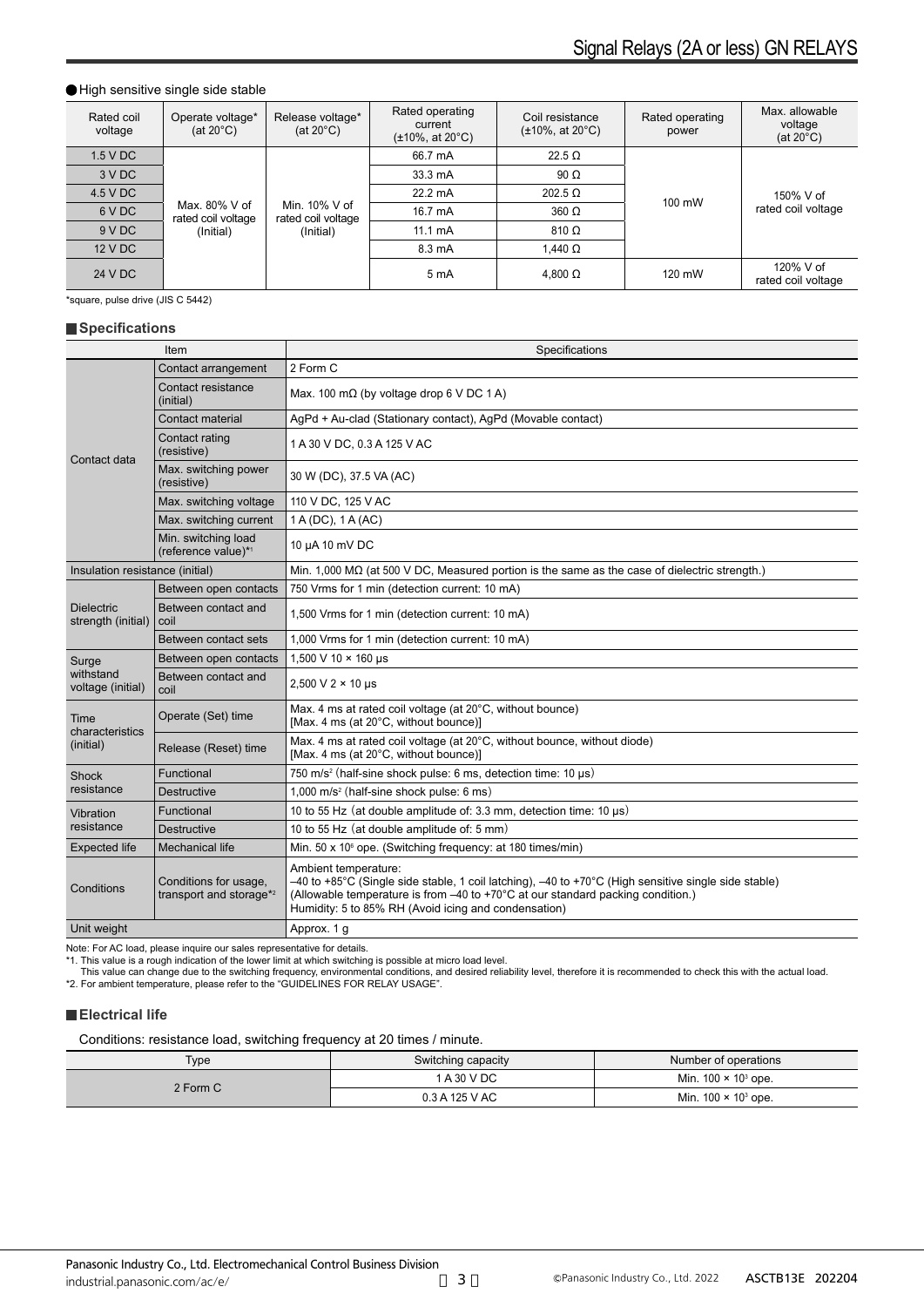#### **REFERENCE DATA**

#### 1. Max. switching capacity







#### 3. Coil temperature rise value (Average)

Tested sample : AGN2004H, AGN20024, 6 pcs.<br>Point measured : Inside the coil

#### 4. Ambient temperature characteristics (Average)

Tested sample: AGQ200A4H, 6 pcs.

#### Ambient temperature: Room temperature 70 60 Temperature rise, °C Temperature rise , °C 50  $\frac{1}{24}$ V DC  $\frac{1}{24}$ <sup>1A</sup> 0A 40 1A 30 0A 20  $7/\sqrt{2}$ 10  $\Omega$ 100 120110 130 140 150  $\alpha$ Coil applied voltage, %V



5. Mechanical life

Tested sample: AGN2004H, 15 pcs.<br>Operating speed: 180 cpm



## 6. Electrical life test (1 A 30 V DC Resistive load)

Tested sample : AGN2004H, 6 pcs. Operating speed : 20 cpm



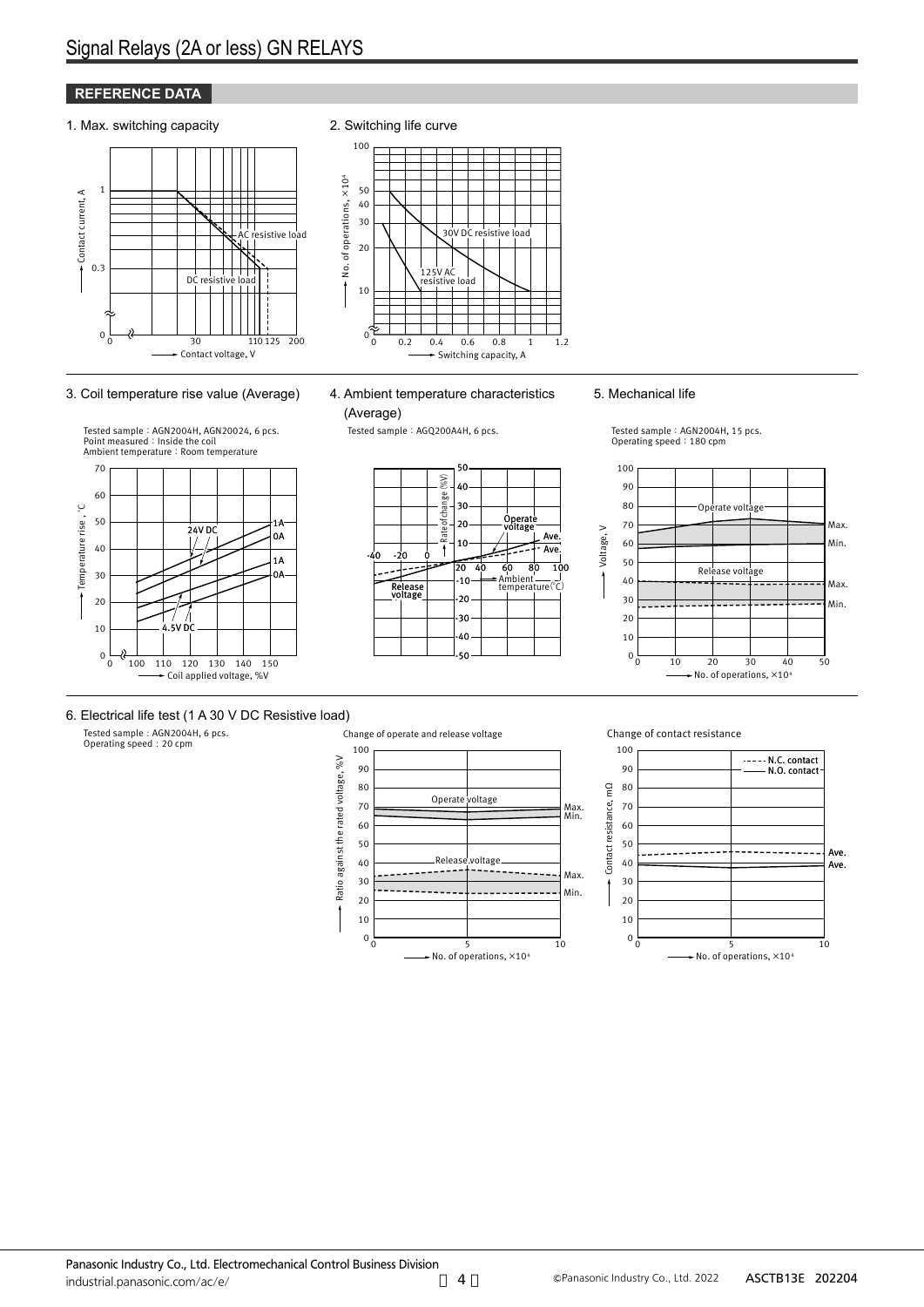

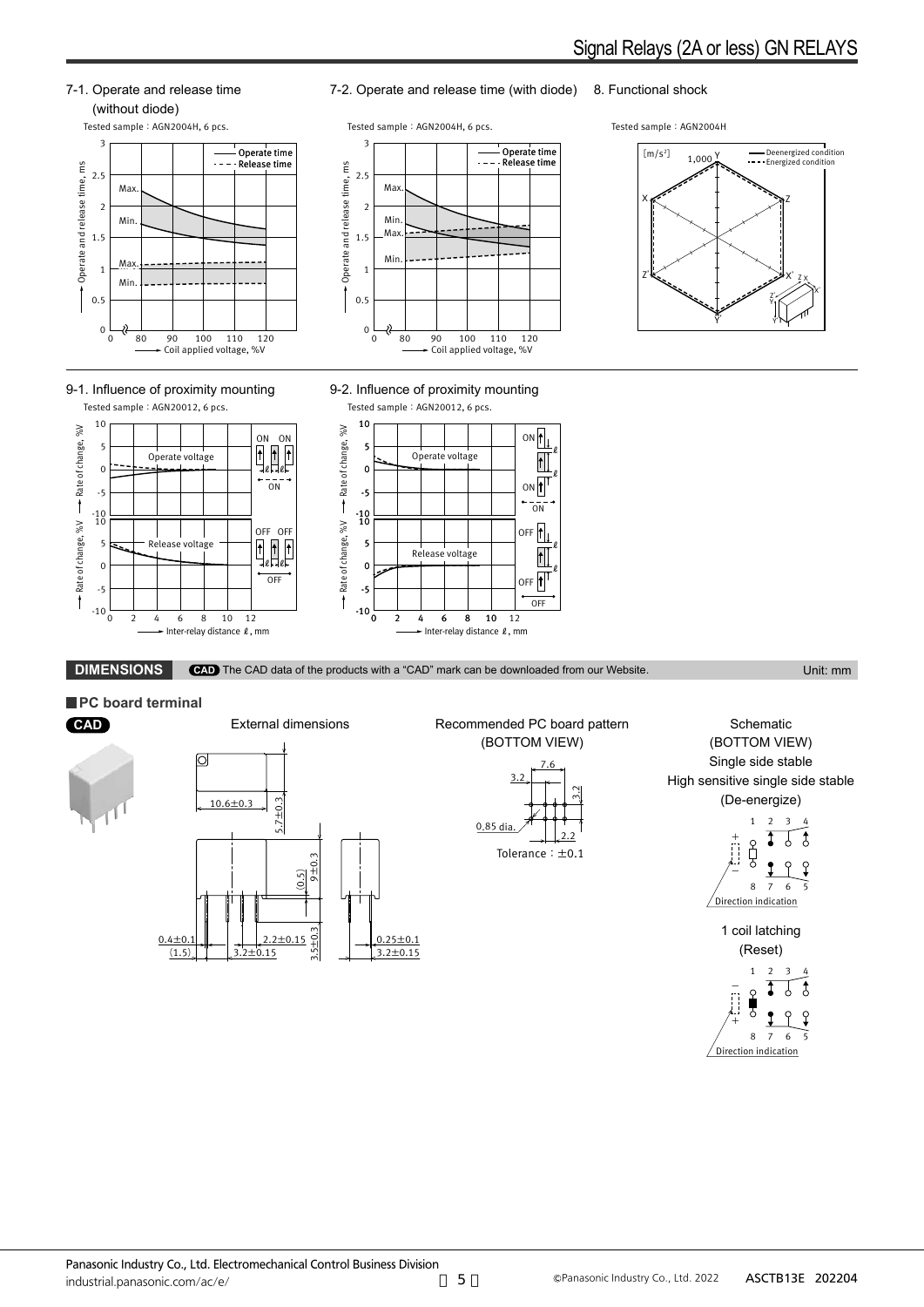#### **Surface-mount terminal**



#### **PACKING STYLE** Unit: mm

**Tube packing**

1. The relay is packing in a tube with the relay orientation mark on the left side,as shown in the figure below.

Be sure to maintain relays in the correct orientation when mounting on PC boards.

2. Conditions for operation, transport and storage : –40 to 70°C.

**Taping packaging**





Panasonic Industry Co., Ltd. Electromechanical Control Business Division industrial.panasonic.com/ac/e/ ー 6 Orientation (indicates PIN No.1) stripe



1. Tape dimensions 2. Dimensions of plastic reel



3. Conditions for operation, transport and storage : –40 to 70°C.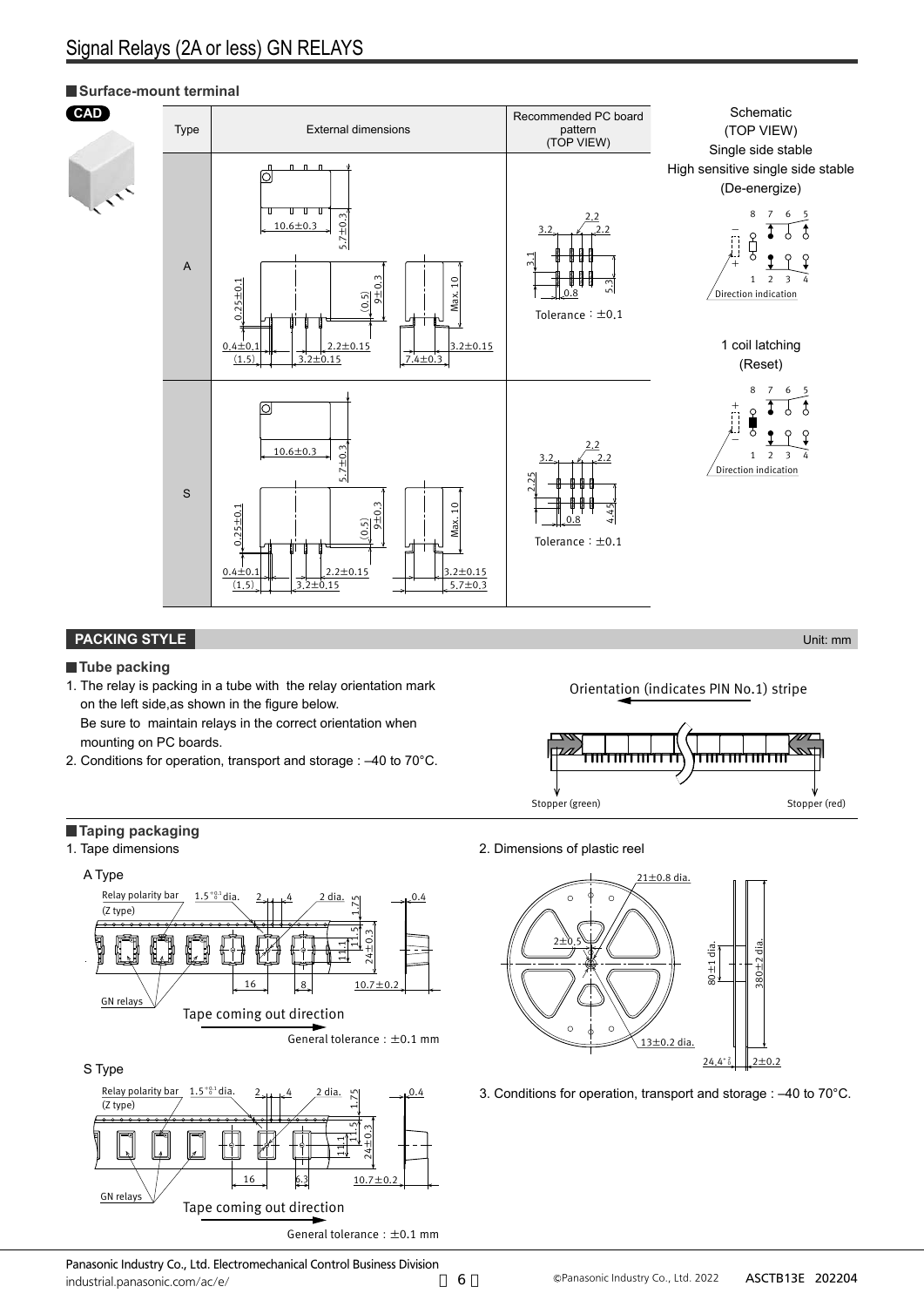#### **EXAMPLE OF RECOMMENDED SOLDERING CONDITIONS**

#### **For cautions for use, please read "Relay Soldering and Cleaning Guidelines" and "SMT Soldering Guidelines".**

#### **PC** board terminal

#### In case of hand soldering, the following conditions should be observed.

The effect on the relay depends on the PC board used. Please verify the actual PC board to be used.

| Automatic soldering (Flow) |  |
|----------------------------|--|
|----------------------------|--|

| Recommended<br>conditions | Temperature                      | Time                  | Measurement<br>location    |
|---------------------------|----------------------------------|-----------------------|----------------------------|
| Preheating                | Max. 120°C                       | Within 120<br>seconds | Solder surface<br>terminal |
| Soldering                 | $260^{\circ}$ C ± 5 $^{\circ}$ C | Within 6<br>seconds   | Solder<br>temperature      |

Hand soldering

| Recommended<br>conditions | Temperature          | Time                | Measurement<br>location |
|---------------------------|----------------------|---------------------|-------------------------|
| Soldering                 | Max. $350^{\circ}$ C | Within 3<br>seconds | Tip temperature         |
|                           |                      |                     |                         |

#### **Surface-mount terminal**

In case of automatic soldering (reflow), the following conditions should be observed.

IRS (infrared reflow soldering method) heating conditions



#### Measuring position of temperature profile



 $\overline{\phantom{a}}$  Note : The soldering temperature profile<br>Note indicates the ned temperature in indicates the pad temperature. In some cases, the ambient temperature may be greatly increased. Check for the specific mounting condition.

#### **Other things to observe**

- Exceeding the stipulated conditions when soldering may affect coaxial switch performance. Be sure to consult us beforehand.
- Since thermal stress on a relay will depend on the PC board and process conditions, please be sure to test using the actual PC board.

Mounting cautions

Cautions to observe when mounting temperature increases in the relay are greatly dependent on the way different parts are located a PC board and the heating method of the reflow device. Therefore, please conduct testing on the actual device beforehand after making sure the parts soldered on the relay terminals and the top of the relay case are within the temperature conditions.

- Creep-up, wettability and solder strength will differ depending on changes in the mounting conditions and type of solder. Please evaluate based on actual production conditions.
- Only apply coating after the relay has returned to room temperature.

**SAFETY STANDARDS** Each standard may be updated at any time, so please check our Website for the latest information.

#### **UL/C-UL (Approved)**

| File No. | Contact rating             | Operations          | Ambient<br>temperature |
|----------|----------------------------|---------------------|------------------------|
|          | 1 A 30 V DC General use    | $100 \times 10^{3}$ | $40^{\circ}$ C         |
| E43149   | 0.3 A 110 V DC General use | $30 \times 10^{3}$  | $40^{\circ}$ C         |
|          | 0.3 A 125 V AC Resistive   | $100 \times 10^{3}$ | $40^{\circ}$ C         |

#### **BSI (Approved)**

BSI standard approved by File No. VC648944 (basic insulation).

#### **CSA (Approved)**

CSA standard approved by C-UL.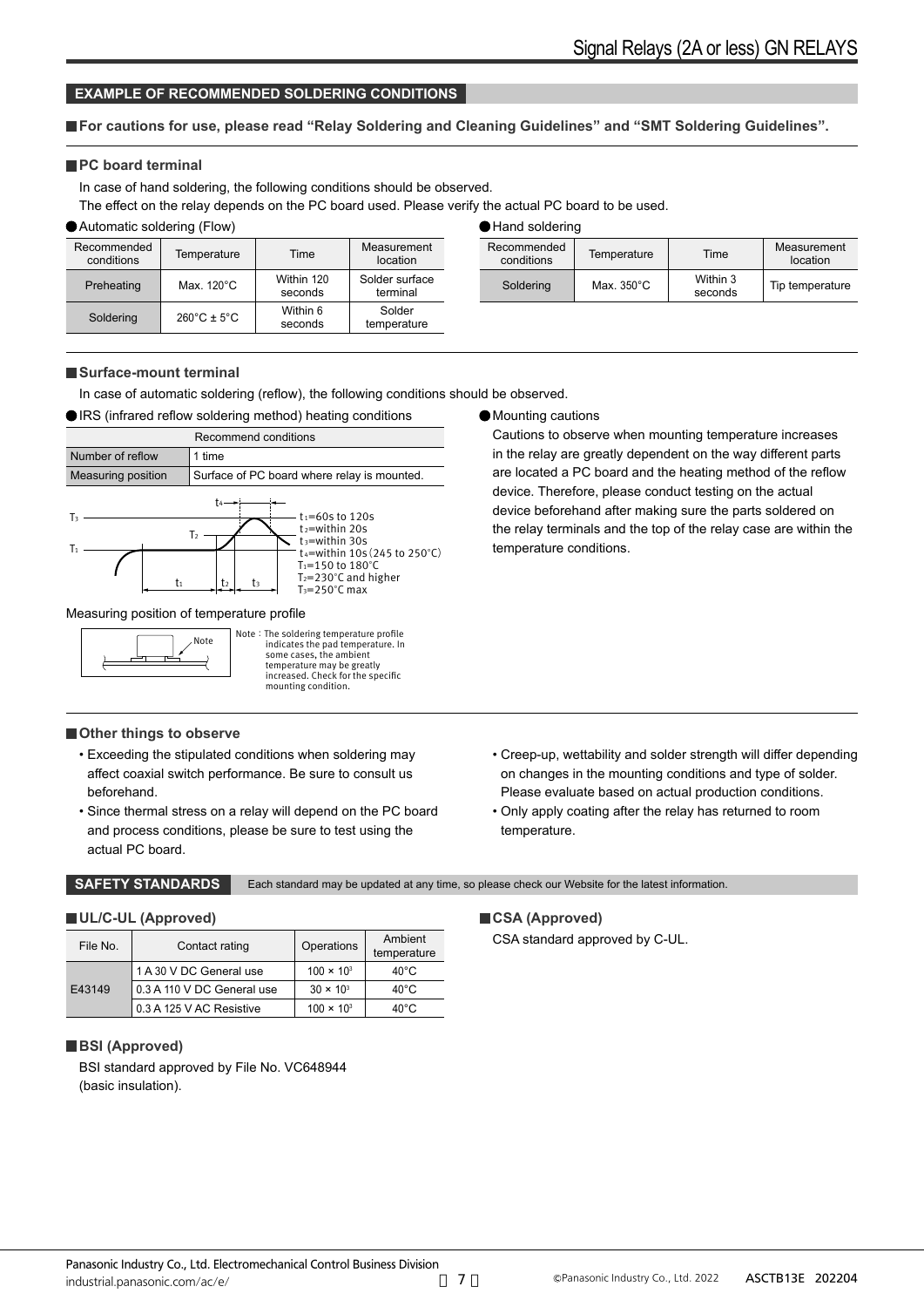#### **GUIDELINES FOR USAGE**

**For cautions for use, please read "GUIDELINES FOR SIGNAL RELAYS USAGE" and "GUIDELINES FOR RELAY USAGE".**

#### **Cautions for usage of GN relay**

#### **OLatching**

- Use latching when conditions involve continuous carrying current.
- Regarding the set and reset pulse time, for the purpose of reliable operation under ambient temperature fl uctuations and diff erent operating conditions, we recommend setting the coil applied set and reset pulse time to 10 ms or more at the rated coil voltage.
- The relay is shipped in the reset position. But jolts during transport or impacts during installation can change the reset position. It is, therefore, advisable to build a circuit in which the relay can be initialized (set and reset) just after turning on the power.
- Precautions for usage of automatic insertion machine Set the chucking pressure of the pick-up mechanism by the automatic mounting machine with the pressure shown in table 1 to maintain the internal function of the relay.



Please chuck the  $\Box$  portion. Avoid chucking the center of the relay. In addition, excessive chucking pressure to the pinpoint of the relay should be also avoided.

Table 1: Chucking pressure

| A, B and D direction | Max. 9.8 N (1 kgf)  |
|----------------------|---------------------|
| C and E direction    | Max. 4.9 N (500 gf) |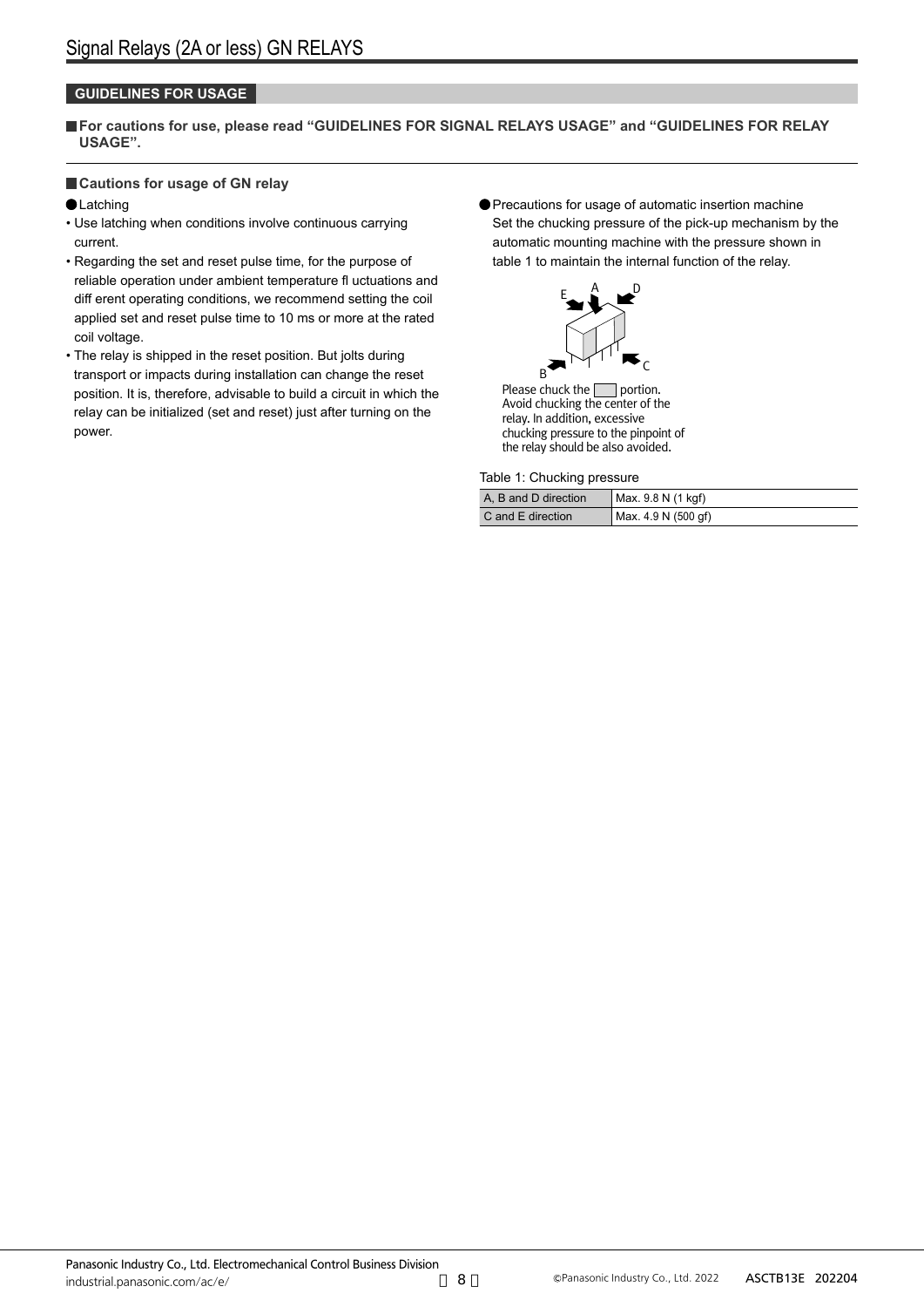#### **For cautions for use, please read "GUIDELINES FOR RELAY USAGE".**

**https://industrial.panasonic.com/ac/e/control/relay/cautions\_use/index.jsp**

#### **PRECAUTIONS FOR COIL INPUT**

#### **Long term current carrying**

A circuit that will be carrying a current continuously for long periods without relay switching operation. (circuits for emergency lamps, alarm devices and error inspection that, for example, revert only during malfunction and output warnings with form B contacts)

Continuous,long-term current to the coil will facilitate deterioration of coil insulation and characteristics due to heating of the coil itself. For circuits such as these, please use a magnetic-hold type latching relay. If you need to use a single stable relay, use a sealed type relay that is not easily affected by ambient conditions and make a failsafe circuit design that considers the possibility of contact failure or disconnection.

#### **DC Coil operating power**

Steady state DC current should be applied to the coil.

The wave form should be rectangular. If it includes ripple, the ripple factor should be less than 5%. However, please check with the actual circuit since the electrical characteristics may vary.

The rated coil voltage should be applied to the coil and the set/reset pulse time of latching type relay differs for each relays, please refer to the relay's individual specifications.

#### **Coil connection**

When connecting coils of polarized relays, please check coil polarity(+,-) at the internal connection diagram (Schematic).

If any wrong connection is made, it may cause unexpected malfunction, like abnormal heat, fire and so on, and circuit do not work.

Avoid impressing voltages to the set coil and reset coil at the same time.

#### **Maximum allowable voltage and temperature rise**

Proper usage requires that the rated coil voltage be impressed on the coil.

Note, however, that if a voltage greater than or equal to the maximum continuous voltage is impressed on the coil, the coil may burn or its layers short due to the temperature rise.

Furthermore, do not exceed the usable ambient temperature range listed in the catalog.

Operate voltage change due to coil temperature rise (hot start) In DC relays, after continuous passage of current in the coil, if the current is turned OFF, then immediately turned ON again, due to the temperature rise in the coil, the operate voltage will become somewhat higher. Also, it will be the same as using it in a higher temperature atmosphere.

The resistance/temperature relationship for copper wire is about 0.4% for 1°C, and with this ratio the coil resistance increases.

That is, in order to operate of the relay, it is necessary that the voltage be higher than the operate voltage and the operate voltage rises in accordance with the increase in the resistance value.

However, for some polarized relays, this rate of change is considerably smaller.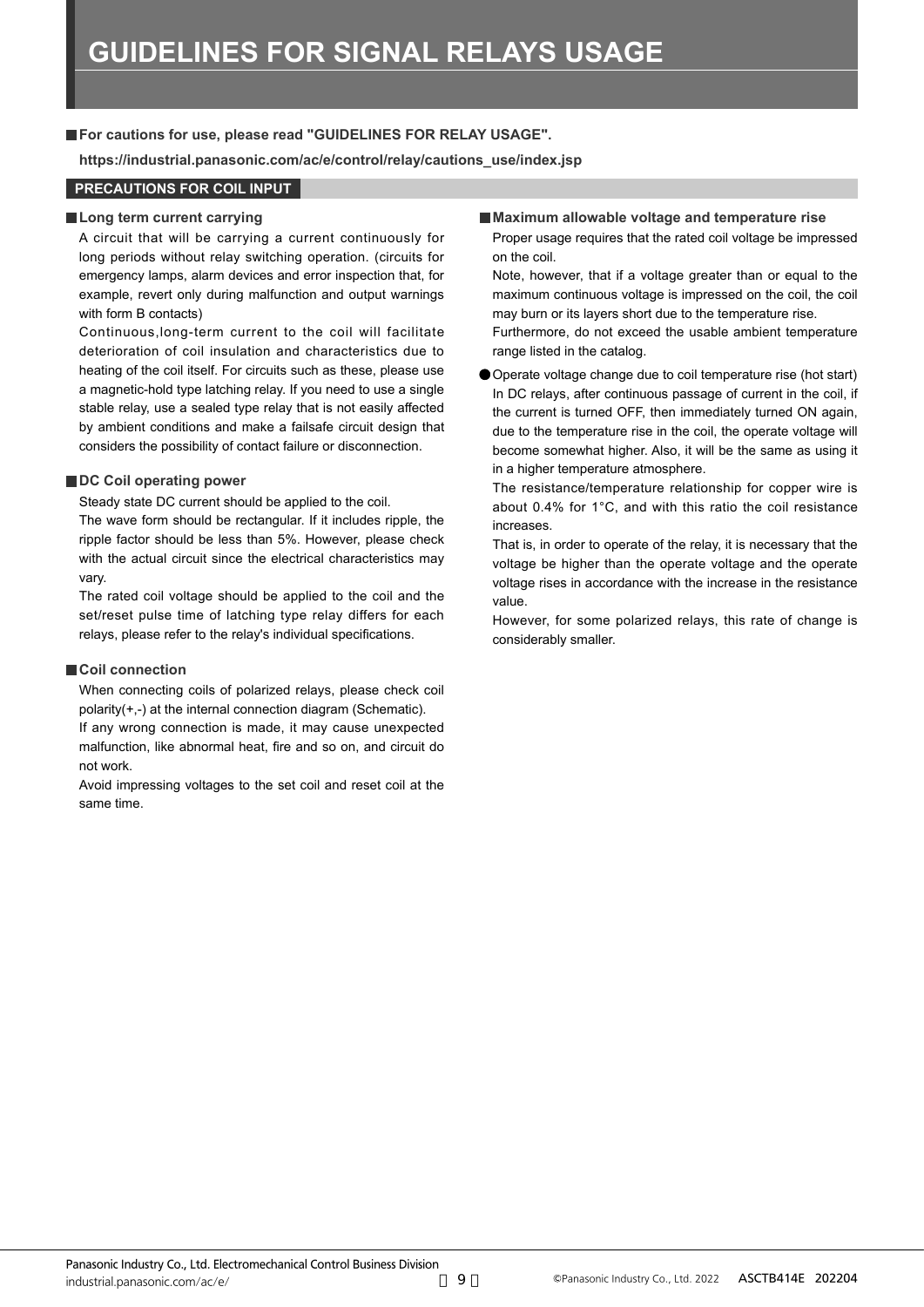#### **NOTES**

#### **Usage, Storage, and Transport Conditions**

During usage, storage, or transportation, avoid locations subject to direct sunlight and maintain normal temperature, humidity, and pressure conditions.

The allowable specifications for environments suitable for usage, storage, and transportation are given below.

1) Temperature: The allowable temperature range differs for each relay, so refer to the relay's individual specifications. In addition, when transporting or storing relays while they are tube packaged, there are cases when the temperature may differ from the allowable range. In this situation, be sure to consult the individual specifications.

#### 2) Humidity: 5 to 85% RH

The humidity range varies with the temperature. Use within the range indicated in the graph. (The allowable temperature depends on the relays.)





3) Pressure: 86 to 106 kPa

#### **Condensation**

Condensation occurs when the ambient temperature drops suddenly from a high temperature and humidity, or the relay and microwave device is suddenly transferred from a low ambient temperature to a high temperature and humidity.

Condensation causes the failures like insulation deterioration, wire disconnection and rust etc.

Panasonic Industry Co., Ltd. does not guarantee the failures caused by condensation.

The heat conduction by the equipment may accelerate the cooling of device itself, and the condensation may occur.

Please conduct product evaluations in the worst condition of the actual usage. (Special attention should be paid when high temperature heating parts are close to the device. Also please consider the condensation may occur inside of the device.)

#### $\blacksquare$ Icing

Condensation or other moisture may freeze on relays when the temperature become lower than 0°C.

This icing causes the sticking of movable portion, the operation delay and the contact conduction failure etc.

Panasonic Industry Co., Ltd. does not guarantee the failures caused by the icing.

The heat conduction by the equipment may accelerate the cooling of relay itself and the icing may occur.

Please conduct product evaluations in the worst condition of the actual usage.

#### **OLow temperature and low humidity**

The plastic becomes brittle if the switch is exposed to a low temperature, low humidity environment for long periods of time.

High temperature and high humidity

Storage for extended periods of time (including transportation periods) at high temperature or high humidity levels or in atmospheres with organic gases or sulfide gases may cause a sulfide film or oxide film to form on the surfaces of the contacts and/or it may interfere with the functions.

Check out the atmosphere in which the units are to be stored and transported.

#### **•** Package

In terms of the packing format used, make every effort to keep the effects of moisture, organic gases and sulfide gases to the absolute minimum.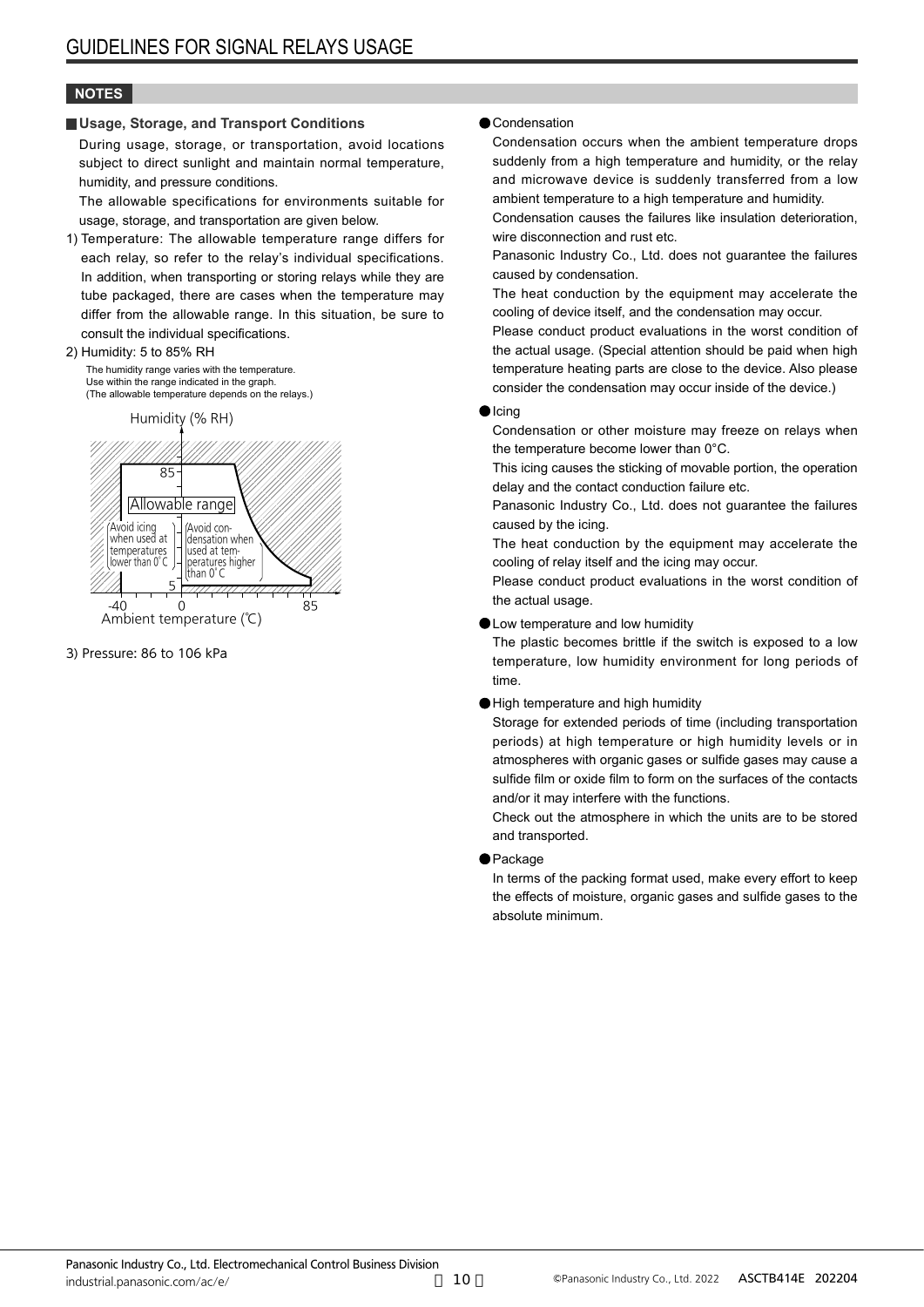#### Storage requirements

Since the surface-mount terminal type is sensitive to humidity it is packaged with tightly sealed anti-humidity packaging. However, when storing, please be careful of the following.

- 1) Please use promptly once the anti-humidity pack is opened. (within 72 hours, Max. 30°C / 70% RH). If left with the pack open, the relay will absorb moisture which will cause thermal stress when reflow mounting and thus cause the case to expand. As a result, the seal may break.
- 2) If relays will not be used within 72 hours, please store relays in a humidity controlled desiccator or in an anti-humidity bag to which silica gel has been added.

\* If the relay is to be soldered after it has been exposed to excessive humidity atmosphere, cracks and leaks can occur. Be sure to mount the relay under the required mounting conditions.

3) When relays (which is packaged with humidity indicator and silica gel) meeting one of below criteria, please bake (dry) before use.

- When the storage conditions specified in 1) are exceeded.
- When humidity indicator is in Ⅲ or Ⅳ status according to judgement standard.

#### <How to judge>

Please check humidity indicator color and decide if baking is necessary or not.

● : indicate brown, ○ : Other than brown (blueish color)

| 5% | 10% | 60% | <b>Bake treatment</b><br>necessity judgment |
|----|-----|-----|---------------------------------------------|
|    |     |     | No need to bake                             |
|    |     |     | No need to bake                             |
|    |     |     | Need to bake                                |
|    |     |     | Need to bake                                |



Humidity indicator card

#### <Baking (Drying) conditions>

With reel : 45°C, 96 hours or more.



Without reel (including relay only) : 60°C, 35 hours or more.

4) The following cautionary label is affixed to the anti-humidity pack.

## Caution

This vacuum-sealed bag contains

### **Moisture Sensitive Products**

After this bag is opened, the product must be used

#### within 7 2 hours

If product is not used within 72 hours, baking is necessary. For baking conditions please contact us.

#### **Silicon**

When a source of silicone substances (silicone rubber, silicone oil,silicone coating materials and silicone filling materials etc.) is used around the relay, the silicone gas (low molecular siloxane etc.) may be produced

This silicone gas may penetrate into the inside of the relay. When the relay is kept and used in this condition, silicone compound may adhere to the relay contacts which may cause the contact failure.

Do not use any sources of silicone gas around the relay (Including plastic seal types).

#### NOx Generation

When relay is used in an atmosphere high in humidity to switch a load which easily produces an arc, the NOx created by the arc and the water absorbed from outside the relay combine to produce nitric acid.

This corrodes the internal metal parts and adversely affects operation.

Avoid use at an ambient humidity of 85% RH or higher (at 20°C).

If use at high humidity is unavoidable, please contact our sales representative.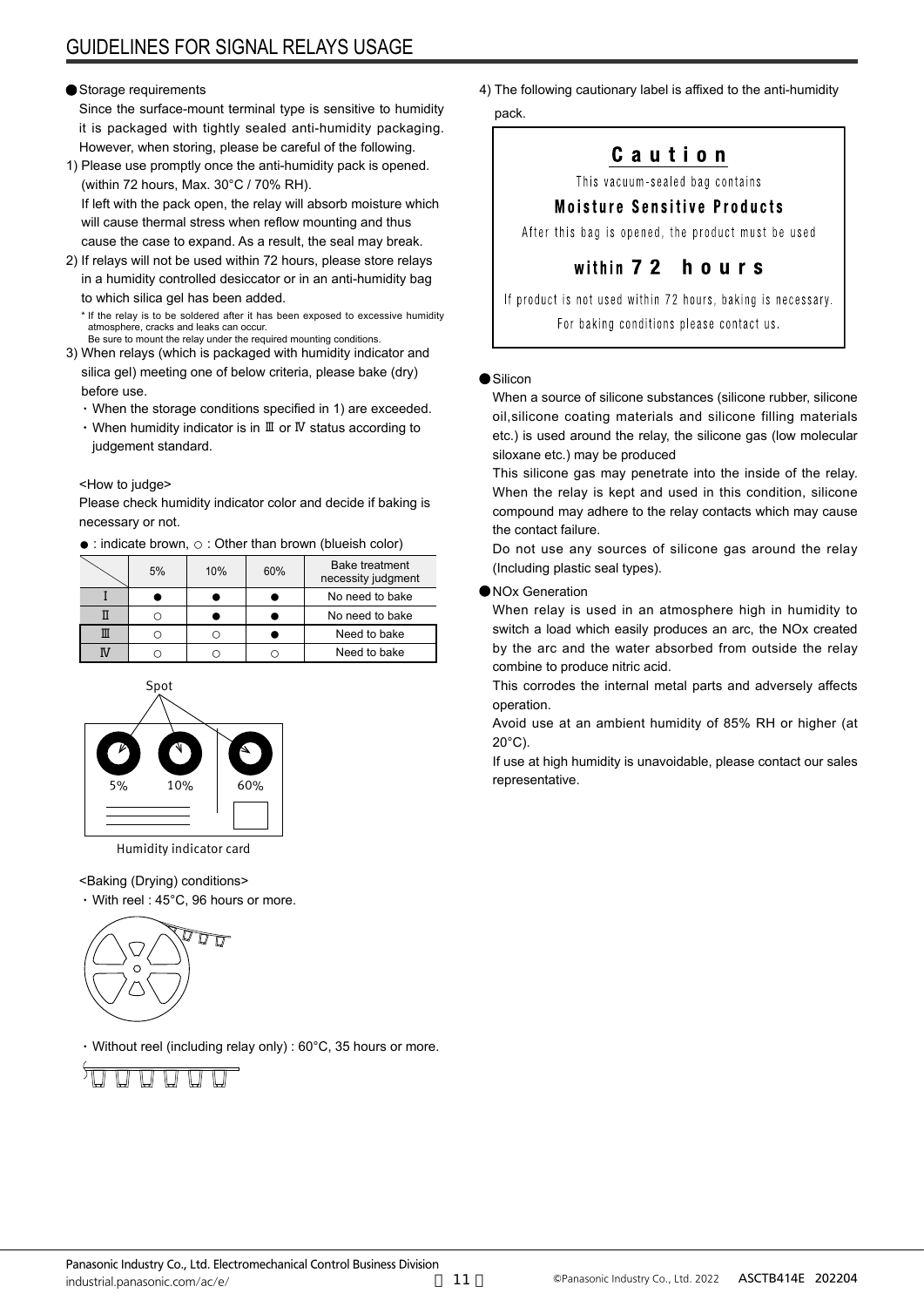#### **OTHERS**

#### **Cleaning**

- 1) Although the environmentally sealed type relay (plastic sealed type,etc.) can be cleaned, avoid immersing the relay into cold liquid (such as cleaning solvent) immediately after soldering. Doing so may deteriorate the sealing performance.
- 2) Surface-mount terminal type relay is sealed type and it can be cleaned by immersion.

Use pure water or alcohol-based cleaning solvent.

3) Cleaning with the boiling method is recommended (The temperature of cleaning liquid should be 40°C or lower). Avoid ultrasonic cleaning on relays.

Use of ultrasonic cleaning may cause breaks in the coil or slight sticking of the contacts due to the ultrasonic energy.

> Please refer to **"the latest product specifications"** when designing your product. •Requests to customers: https://industrial.panasonic.com/ac/e/salespolicies/